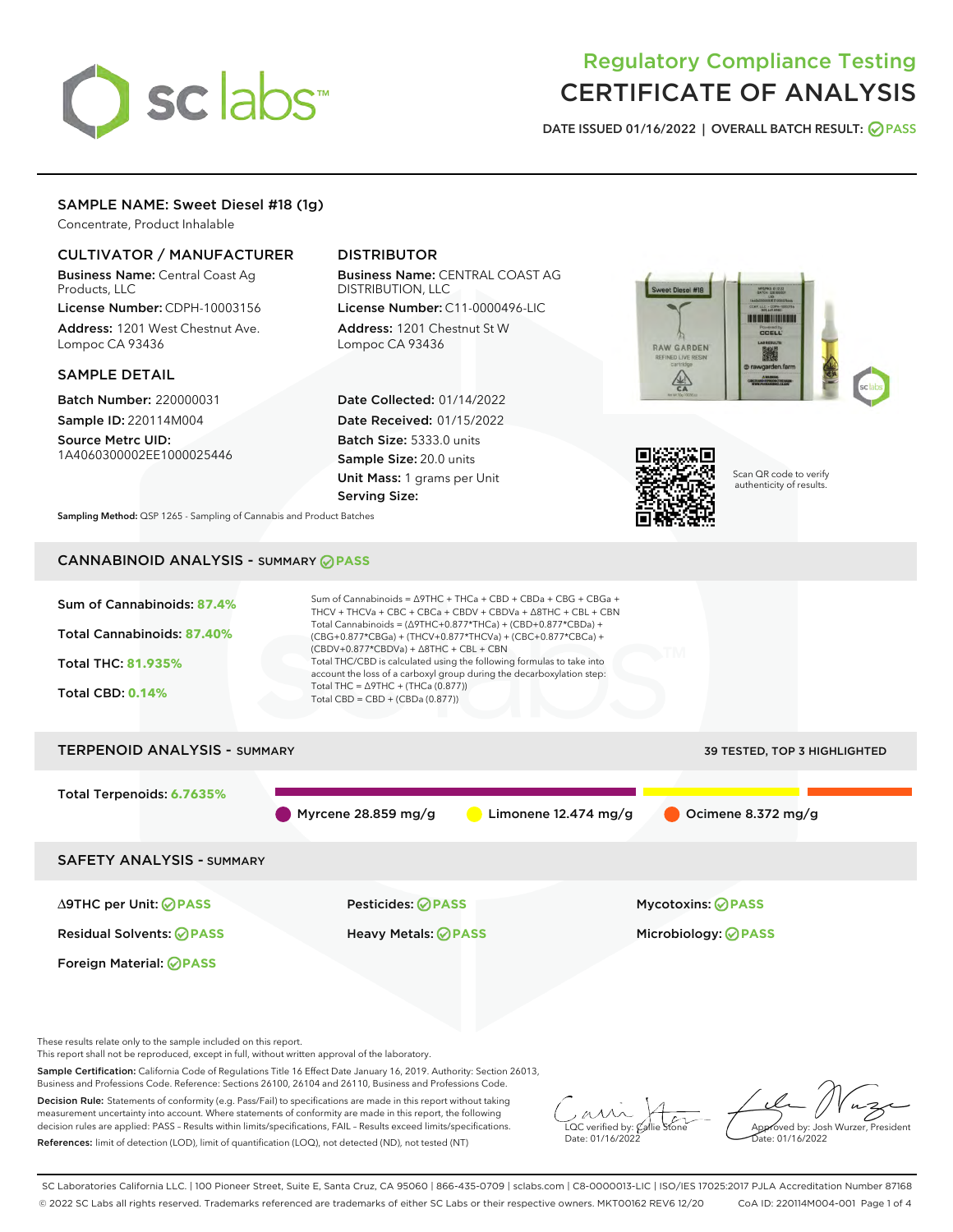



SWEET DIESEL #18 (1G) | DATE ISSUED 01/16/2022 | OVERALL BATCH RESULT: **O PASS** 

## CANNABINOID TEST RESULTS - 01/15/2022 2 PASS

Tested by high-performance liquid chromatography with diode-array detection (HPLC-DAD). **Method:** QSP 1157 - Analysis of Cannabinoids by HPLC-DAD

#### TOTAL CANNABINOIDS: **87.40%**

Total Cannabinoids (Total THC) + (Total CBD) + (Total CBG) + (Total THCV) + (Total CBC) + (Total CBDV) + ∆8THC + CBL + CBN

TOTAL THC: **81.935%** Total THC (∆9THC+0.877\*THCa)

TOTAL CBD: **0.14%**

Total CBD (CBD+0.877\*CBDa)

TOTAL CBG: 3.69% Total CBG (CBG+0.877\*CBGa)

TOTAL THCV: 1.21% Total THCV (THCV+0.877\*THCVa)

TOTAL CBC: ND Total CBC (CBC+0.877\*CBCa)

TOTAL CBDV: ND Total CBDV (CBDV+0.877\*CBDVa)

| <b>COMPOUND</b>            | LOD/LOQ<br>(mg/g) | <b>MEASUREMENT</b><br><b>UNCERTAINTY</b><br>(mg/g) | <b>RESULT</b><br>(mg/g) | <b>RESULT</b><br>(%) |
|----------------------------|-------------------|----------------------------------------------------|-------------------------|----------------------|
| <b>A9THC</b>               | 0.06/0.26         | ±28.186                                            | 819.35                  | 81.935               |
| <b>CBG</b>                 | 0.06/0.19         | ±1.454                                             | 36.90                   | 3.690                |
| <b>THCV</b>                | 0.1/0.2           | ±0.60                                              | 12.1                    | 1.21                 |
| <b>CBN</b>                 | 0.1/0.3           | ±0.14                                              | 2.2                     | 0.22                 |
| $\triangle$ 8THC           | 0.1/0.4           | ±0.16                                              | 2.0                     | 0.20                 |
| <b>CBD</b>                 | 0.07/0.29         | ±0.065                                             | 1.40                    | 0.140                |
| <b>THCa</b>                | 0.05/0.14         | N/A                                                | <b>ND</b>               | <b>ND</b>            |
| <b>THCVa</b>               | 0.07/0.20         | N/A                                                | <b>ND</b>               | <b>ND</b>            |
| <b>CBDa</b>                | 0.02/0.19         | N/A                                                | <b>ND</b>               | <b>ND</b>            |
| <b>CBDV</b>                | 0.04 / 0.15       | N/A                                                | <b>ND</b>               | <b>ND</b>            |
| <b>CBDVa</b>               | 0.03/0.53         | N/A                                                | <b>ND</b>               | <b>ND</b>            |
| <b>CBGa</b>                | 0.1/0.2           | N/A                                                | <b>ND</b>               | <b>ND</b>            |
| <b>CBL</b>                 | 0.06 / 0.24       | N/A                                                | <b>ND</b>               | <b>ND</b>            |
| <b>CBC</b>                 | 0.2 / 0.5         | N/A                                                | <b>ND</b>               | <b>ND</b>            |
| <b>CBCa</b>                | 0.07/0.28         | N/A                                                | <b>ND</b>               | <b>ND</b>            |
| <b>SUM OF CANNABINOIDS</b> |                   |                                                    | 874.0 mg/g              | 87.4%                |

#### **UNIT MASS: 1 grams per Unit**

| ∆9THC per Unit                         | 1100 per-package limit | 819.35 mg/unit | <b>PASS</b> |
|----------------------------------------|------------------------|----------------|-------------|
| <b>Total THC per Unit</b>              |                        | 819.35 mg/unit |             |
| <b>CBD</b> per Unit                    |                        | $1.40$ mg/unit |             |
| <b>Total CBD per Unit</b>              |                        | $1.40$ mg/unit |             |
| <b>Sum of Cannabinoids</b><br>per Unit |                        | 874.0 mg/unit  |             |
| <b>Total Cannabinoids</b><br>per Unit  |                        | 874.0 mg/unit  |             |

## TERPENOID TEST RESULTS - 01/16/2022

Terpene analysis utilizing gas chromatography-flame ionization detection (GC-FID). **Method:** QSP 1192 - Analysis of Terpenoids by GC-FID

| <b>COMPOUND</b>           | LOD/LOQ<br>(mg/g) | <b>MEASUREMENT</b><br><b>UNCERTAINTY</b><br>(mg/g) | <b>RESULT</b><br>(mg/g)                          | <b>RESULT</b><br>(%) |
|---------------------------|-------------------|----------------------------------------------------|--------------------------------------------------|----------------------|
| <b>Myrcene</b>            | 0.008 / 0.025     | ±0.3723                                            | 28.859                                           | 2.8859               |
| Limonene                  | 0.005 / 0.016     | ±0.1784                                            | 12.474                                           | 1.2474               |
| Ocimene                   | 0.011 / 0.038     | ±0.2687                                            | 8.372                                            | 0.8372               |
| $\beta$ Caryophyllene     | 0.004 / 0.012     | ±0.2376                                            | 6.673                                            | 0.6673               |
| Linalool                  | 0.009 / 0.032     | ±0.0949                                            | 2.497                                            | 0.2497               |
| <b>B</b> Pinene           | 0.004 / 0.014     | ±0.0224                                            | 1.951                                            | 0.1951               |
| $\alpha$ Humulene         | 0.009 / 0.029     | ±0.0554                                            | 1.725                                            | 0.1725               |
| $\alpha$ Pinene           | 0.005 / 0.017     | ±0.0147                                            | 1.713                                            | 0.1713               |
| Fenchol                   | 0.010 / 0.034     | ±0.0288                                            | 0.745                                            | 0.0745               |
| trans- $\beta$ -Farnesene | 0.008 / 0.025     | ±0.0193                                            | 0.545                                            | 0.0545               |
| Terpineol                 | 0.016 / 0.055     | ±0.0290                                            | 0.473                                            | 0.0473               |
| Terpinolene               | 0.008 / 0.026     | ±0.0069                                            | 0.335                                            | 0.0335               |
| Nerolidol                 | 0.009 / 0.028     | ±0.0176                                            | 0.280                                            | 0.0280               |
| Camphene                  | 0.005 / 0.015     | ±0.0027                                            | 0.231                                            | 0.0231               |
| <b>Borneol</b>            | 0.005 / 0.016     | ±0.0067                                            | 0.160                                            | 0.0160               |
| Guaiol                    | 0.009 / 0.030     | ±0.0056                                            | 0.119                                            | 0.0119               |
| $\alpha$ Bisabolol        | 0.008 / 0.026     | ±0.0061                                            | 0.114                                            | 0.0114               |
| Valencene                 | 0.009 / 0.030     | ±0.0073                                            | 0.106                                            | 0.0106               |
| Fenchone                  | 0.009 / 0.028     | ±0.0024                                            | 0.083                                            | 0.0083               |
| $\alpha$ Cedrene          | 0.005 / 0.016     | ±0.0025                                            | 0.082                                            | 0.0082               |
| Caryophyllene<br>Oxide    | 0.010 / 0.033     | ±0.0027                                            | 0.058                                            | 0.0058               |
| $\gamma$ Terpinene        | 0.006 / 0.018     | ±0.0004                                            | 0.021                                            | 0.0021               |
| $\alpha$ Terpinene        | 0.005 / 0.017     | ±0.0003                                            | 0.019                                            | 0.0019               |
| $\alpha$ Phellandrene     | 0.006 / 0.020     | N/A                                                | <loq< th=""><th><math>&lt;</math>LOQ</th></loq<> | $<$ LOQ              |
| Sabinene Hydrate          | 0.006 / 0.022     | N/A                                                | <loq< th=""><th><loq< th=""></loq<></th></loq<>  | <loq< th=""></loq<>  |
| Geraniol                  | 0.002 / 0.007     | N/A                                                | <loq< th=""><th><loq< th=""></loq<></th></loq<>  | <loq< th=""></loq<>  |
| Sabinene                  | 0.004 / 0.014     | N/A                                                | ND                                               | <b>ND</b>            |
| 3 Carene                  | 0.005 / 0.018     | N/A                                                | <b>ND</b>                                        | <b>ND</b>            |
| p-Cymene                  | 0.005 / 0.016     | N/A                                                | ND                                               | <b>ND</b>            |
| Eucalyptol                | 0.006 / 0.018     | N/A                                                | <b>ND</b>                                        | <b>ND</b>            |
| (-)-Isopulegol            | 0.005 / 0.016     | N/A                                                | ND                                               | ND                   |
| Camphor                   | 0.006 / 0.019     | N/A                                                | ND                                               | ND                   |
| Isoborneol                | 0.004 / 0.012     | N/A                                                | <b>ND</b>                                        | ND                   |
| Menthol                   | 0.008 / 0.025     | N/A                                                | <b>ND</b>                                        | <b>ND</b>            |
| Nerol                     | 0.003 / 0.011     | N/A                                                | ND                                               | ND                   |
| Citronellol               | 0.003 / 0.010     | N/A                                                | <b>ND</b>                                        | ND                   |
| R-(+)-Pulegone            | 0.003 / 0.011     | N/A                                                | <b>ND</b>                                        | <b>ND</b>            |
| <b>Geranyl Acetate</b>    | 0.004 / 0.014     | N/A                                                | ND                                               | ND                   |
| Cedrol                    | 0.008 / 0.027     | N/A                                                | <b>ND</b>                                        | ND                   |
| <b>TOTAL TERPENOIDS</b>   |                   |                                                    | 67.635 mg/g                                      | 6.7635%              |

SC Laboratories California LLC. | 100 Pioneer Street, Suite E, Santa Cruz, CA 95060 | 866-435-0709 | sclabs.com | C8-0000013-LIC | ISO/IES 17025:2017 PJLA Accreditation Number 87168 © 2022 SC Labs all rights reserved. Trademarks referenced are trademarks of either SC Labs or their respective owners. MKT00162 REV6 12/20 CoA ID: 220114M004-001 Page 2 of 4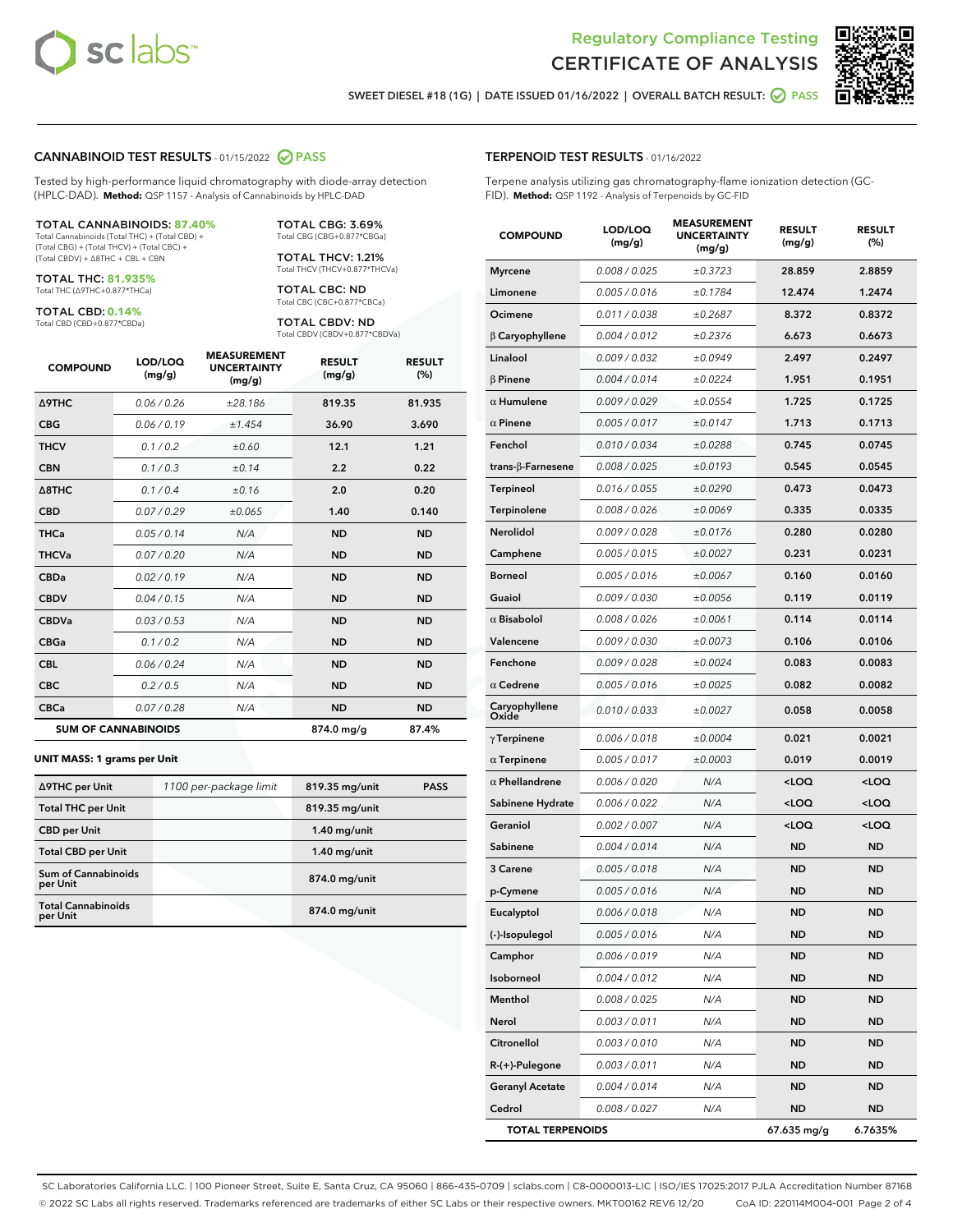



SWEET DIESEL #18 (1G) | DATE ISSUED 01/16/2022 | OVERALL BATCH RESULT: @ PASS

## CATEGORY 1 PESTICIDE TEST RESULTS - 01/16/2022 2 PASS

Pesticide and plant growth regulator analysis utilizing high-performance liquid chromatography-mass spectrometry (HPLC-MS) or gas chromatography-mass spectrometry (GC-MS). \*GC-MS utilized where indicated. **Method:** QSP 1212 - Analysis of Pesticides and Mycotoxins by LC-MS or QSP 1213 - Analysis of Pesticides by GC-MS

| <b>COMPOUND</b>             | LOD/LOQ<br>$(\mu g/g)$ | <b>ACTION</b><br><b>LIMIT</b><br>$(\mu q/q)$ | <b>MEASUREMENT</b><br><b>UNCERTAINTY</b><br>$(\mu g/g)$ | <b>RESULT</b><br>$(\mu g/g)$ | <b>RESULT</b> |
|-----------------------------|------------------------|----------------------------------------------|---------------------------------------------------------|------------------------------|---------------|
| Aldicarb                    | 0.03/0.08              | $\ge$ LOD                                    | N/A                                                     | <b>ND</b>                    | <b>PASS</b>   |
| Carbofuran                  | 0.02 / 0.05            | $\ge$ LOD                                    | N/A                                                     | <b>ND</b>                    | <b>PASS</b>   |
| Chlordane*                  | 0.03 / 0.08            | $\ge$ LOD                                    | N/A                                                     | <b>ND</b>                    | <b>PASS</b>   |
| Chlorfenapyr*               | 0.03/0.10              | $\ge$ LOD                                    | N/A                                                     | <b>ND</b>                    | <b>PASS</b>   |
| Chlorpyrifos                | 0.02 / 0.06            | $\ge$ LOD                                    | N/A                                                     | <b>ND</b>                    | <b>PASS</b>   |
| Coumaphos                   | 0.02 / 0.07            | $\ge$ LOD                                    | N/A                                                     | <b>ND</b>                    | <b>PASS</b>   |
| Daminozide                  | 0.02 / 0.07            | $\ge$ LOD                                    | N/A                                                     | <b>ND</b>                    | <b>PASS</b>   |
| <b>DDVP</b><br>(Dichlorvos) | 0.03/0.09              | $\ge$ LOD                                    | N/A                                                     | <b>ND</b>                    | <b>PASS</b>   |
| Dimethoate                  | 0.03 / 0.08            | $\ge$ LOD                                    | N/A                                                     | <b>ND</b>                    | <b>PASS</b>   |
| Ethoprop(hos)               | 0.03/0.10              | $\ge$ LOD                                    | N/A                                                     | <b>ND</b>                    | <b>PASS</b>   |
| Etofenprox                  | 0.02/0.06              | $>$ LOD                                      | N/A                                                     | <b>ND</b>                    | <b>PASS</b>   |
| Fenoxycarb                  | 0.03 / 0.08            | $\ge$ LOD                                    | N/A                                                     | <b>ND</b>                    | <b>PASS</b>   |
| Fipronil                    | 0.03/0.08              | $>$ LOD                                      | N/A                                                     | <b>ND</b>                    | <b>PASS</b>   |
| Imazalil                    | 0.02 / 0.06            | $\ge$ LOD                                    | N/A                                                     | <b>ND</b>                    | <b>PASS</b>   |
| Methiocarb                  | 0.02 / 0.07            | $\ge$ LOD                                    | N/A                                                     | <b>ND</b>                    | <b>PASS</b>   |
| Methyl<br>parathion         | 0.03/0.10              | $>$ LOD                                      | N/A                                                     | <b>ND</b>                    | <b>PASS</b>   |
| <b>Mevinphos</b>            | 0.03/0.09              | $>$ LOD                                      | N/A                                                     | <b>ND</b>                    | <b>PASS</b>   |
| Paclobutrazol               | 0.02 / 0.05            | $>$ LOD                                      | N/A                                                     | <b>ND</b>                    | <b>PASS</b>   |
| Propoxur                    | 0.03/0.09              | $\ge$ LOD                                    | N/A                                                     | <b>ND</b>                    | <b>PASS</b>   |
| Spiroxamine                 | 0.03 / 0.08            | $\ge$ LOD                                    | N/A                                                     | <b>ND</b>                    | <b>PASS</b>   |
| Thiacloprid                 | 0.03/0.10              | $\ge$ LOD                                    | N/A                                                     | <b>ND</b>                    | <b>PASS</b>   |

## CATEGORY 2 PESTICIDE TEST RESULTS - 01/16/2022 PASS

| <b>COMPOUND</b>          | LOD/LOO<br>$(\mu g/g)$ | <b>ACTION</b><br>LIMIT<br>$(\mu g/g)$ | <b>MEASUREMENT</b><br><b>UNCERTAINTY</b><br>$(\mu g/g)$ | <b>RESULT</b><br>$(\mu g/g)$ | <b>RESULT</b> |
|--------------------------|------------------------|---------------------------------------|---------------------------------------------------------|------------------------------|---------------|
| Abamectin                | 0.03/0.10              | 0.1                                   | N/A                                                     | <b>ND</b>                    | <b>PASS</b>   |
| Acephate                 | 0.02/0.07              | 0.1                                   | N/A                                                     | <b>ND</b>                    | <b>PASS</b>   |
| Acequinocyl              | 0.02/0.07              | 0.1                                   | N/A                                                     | <b>ND</b>                    | <b>PASS</b>   |
| Acetamiprid              | 0.02/0.05              | 0.1                                   | N/A                                                     | <b>ND</b>                    | <b>PASS</b>   |
| Azoxystrobin             | 0.02/0.07              | 0.1                                   | N/A                                                     | <b>ND</b>                    | <b>PASS</b>   |
| <b>Bifenazate</b>        | 0.01/0.04              | 0.1                                   | N/A                                                     | <b>ND</b>                    | <b>PASS</b>   |
| <b>Bifenthrin</b>        | 0.02/0.05              | 3                                     | N/A                                                     | <b>ND</b>                    | <b>PASS</b>   |
| <b>Boscalid</b>          | 0.03/0.09              | 0.1                                   | N/A                                                     | <b>ND</b>                    | <b>PASS</b>   |
| Captan                   | 0.19/0.57              | 0.7                                   | N/A                                                     | <b>ND</b>                    | <b>PASS</b>   |
| Carbaryl                 | 0.02/0.06              | 0.5                                   | N/A                                                     | <b>ND</b>                    | <b>PASS</b>   |
| Chlorantranilip-<br>role | 0.04/0.12              | 10                                    | N/A                                                     | <b>ND</b>                    | <b>PASS</b>   |
| Clofentezine             | 0.03/0.09              | 0.1                                   | N/A                                                     | <b>ND</b>                    | <b>PASS</b>   |

## CATEGORY 2 PESTICIDE TEST RESULTS - 01/16/2022 continued

| <b>COMPOUND</b>               | LOD/LOQ<br>(µg/g) | <b>ACTION</b><br><b>LIMIT</b><br>$(\mu g/g)$ | <b>MEASUREMENT</b><br><b>UNCERTAINTY</b><br>$(\mu g/g)$ | <b>RESULT</b><br>(µg/g) | <b>RESULT</b> |
|-------------------------------|-------------------|----------------------------------------------|---------------------------------------------------------|-------------------------|---------------|
| Cyfluthrin                    | 0.12 / 0.38       | $\overline{c}$                               | N/A                                                     | ND                      | <b>PASS</b>   |
| Cypermethrin                  | 0.11 / 0.32       | $\mathcal{I}$                                | N/A                                                     | ND                      | <b>PASS</b>   |
| <b>Diazinon</b>               | 0.02 / 0.05       | 0.1                                          | N/A                                                     | <b>ND</b>               | <b>PASS</b>   |
| Dimethomorph                  | 0.03 / 0.09       | 2                                            | N/A                                                     | ND                      | <b>PASS</b>   |
| Etoxazole                     | 0.02 / 0.06       | 0.1                                          | N/A                                                     | ND                      | <b>PASS</b>   |
| Fenhexamid                    | 0.03 / 0.09       | 0.1                                          | N/A                                                     | ND                      | <b>PASS</b>   |
| Fenpyroximate                 | 0.02 / 0.06       | 0.1                                          | N/A                                                     | <b>ND</b>               | <b>PASS</b>   |
| Flonicamid                    | 0.03 / 0.10       | 0.1                                          | N/A                                                     | ND                      | <b>PASS</b>   |
| Fludioxonil                   | 0.03 / 0.10       | 0.1                                          | N/A                                                     | ND                      | <b>PASS</b>   |
| Hexythiazox                   | 0.02 / 0.07       | 0.1                                          | N/A                                                     | ND                      | <b>PASS</b>   |
| Imidacloprid                  | 0.04 / 0.11       | 5                                            | N/A                                                     | ND                      | <b>PASS</b>   |
| Kresoxim-methyl               | 0.02 / 0.07       | 0.1                                          | N/A                                                     | ND                      | <b>PASS</b>   |
| Malathion                     | 0.03 / 0.09       | 0.5                                          | N/A                                                     | <b>ND</b>               | <b>PASS</b>   |
| Metalaxyl                     | 0.02 / 0.07       | $\overline{c}$                               | N/A                                                     | ND                      | <b>PASS</b>   |
| Methomyl                      | 0.03 / 0.10       | 1                                            | N/A                                                     | ND                      | <b>PASS</b>   |
| Myclobutanil                  | 0.03 / 0.09       | 0.1                                          | N/A                                                     | <b>ND</b>               | <b>PASS</b>   |
| Naled                         | 0.02 / 0.07       | 0.1                                          | N/A                                                     | ND                      | <b>PASS</b>   |
| Oxamyl                        | 0.04 / 0.11       | 0.5                                          | N/A                                                     | ND                      | <b>PASS</b>   |
| Pentachloronitro-<br>benzene* | 0.03 / 0.09       | 0.1                                          | N/A                                                     | ND                      | <b>PASS</b>   |
| Permethrin                    | 0.04 / 0.12       | 0.5                                          | N/A                                                     | ND                      | <b>PASS</b>   |
| Phosmet                       | 0.03 / 0.10       | 0.1                                          | N/A                                                     | ND                      | <b>PASS</b>   |
| Piperonylbu-<br>toxide        | 0.02 / 0.07       | 3                                            | N/A                                                     | ND                      | <b>PASS</b>   |
| Prallethrin                   | 0.03 / 0.08       | 0.1                                          | N/A                                                     | ND                      | <b>PASS</b>   |
| Propiconazole                 | 0.02 / 0.07       | 0.1                                          | N/A                                                     | ND                      | <b>PASS</b>   |
| Pyrethrins                    | 0.04 / 0.12       | 0.5                                          | N/A                                                     | ND                      | <b>PASS</b>   |
| Pyridaben                     | 0.02 / 0.07       | 0.1                                          | N/A                                                     | <b>ND</b>               | <b>PASS</b>   |
| Spinetoram                    | 0.02 / 0.07       | 0.1                                          | N/A                                                     | ND                      | <b>PASS</b>   |
| Spinosad                      | 0.02 / 0.07       | 0.1                                          | N/A                                                     | ND                      | <b>PASS</b>   |
| Spiromesifen                  | 0.02 / 0.05       | 0.1                                          | N/A                                                     | <b>ND</b>               | <b>PASS</b>   |
| Spirotetramat                 | 0.02 / 0.06       | 0.1                                          | N/A                                                     | ND                      | <b>PASS</b>   |
| Tebuconazole                  | 0.02 / 0.07       | 0.1                                          | N/A                                                     | ND                      | <b>PASS</b>   |
| Thiamethoxam                  | 0.03 / 0.10       | 5                                            | N/A                                                     | <b>ND</b>               | <b>PASS</b>   |
| Trifloxystrobin               | 0.03 / 0.08       | 0.1                                          | N/A                                                     | <b>ND</b>               | <b>PASS</b>   |

SC Laboratories California LLC. | 100 Pioneer Street, Suite E, Santa Cruz, CA 95060 | 866-435-0709 | sclabs.com | C8-0000013-LIC | ISO/IES 17025:2017 PJLA Accreditation Number 87168 © 2022 SC Labs all rights reserved. Trademarks referenced are trademarks of either SC Labs or their respective owners. MKT00162 REV6 12/20 CoA ID: 220114M004-001 Page 3 of 4